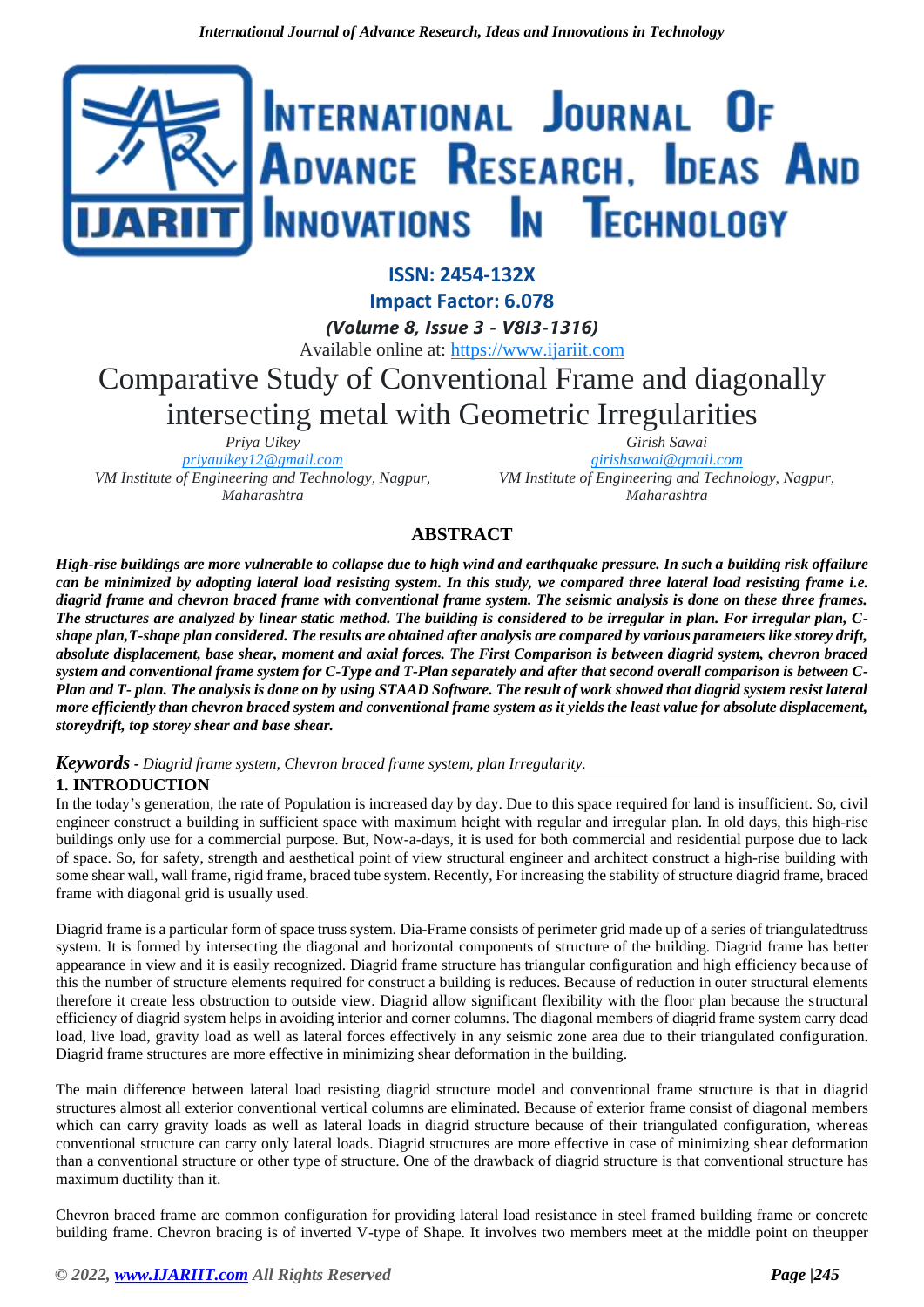horizontal member of building. In Chevron structure members are designed for both tension and compression loads. chevronbracing allows the maximum space for doorways or corridors through the bracing opening.

Objectives of this study-

1) To determine the best and the appropriate structural system for the different type of high-rise buildings and to understandchevron braced frame and diagrid frame action in high rise building.

2) To analyze diagrid, chevron braced and conventional frame structural systems using STAAD software for irregular plan.

3) To compare the performance of the building with diagrid structural system and chevron braced conventional frame systemunder seismic loading.

4) To obtain the response in terms of parameter such as storey displacement, storey drift, storey shear.

# **2. ANALYSIS OF DIAGRID STRUCTURE SYSTEM AND CHEVRON BRACED SYSTEM**

In this study six models are considered with C-Type plan and T-type plan layout. For C-Type layout, Model is divide into threepart and for T-type, model is also divide into 3 part, in their there are total 6 models named as C-1,C-2,C-3,T-1,T-2,T-3.The categorization of model is shown in below. The models are analyzed by using STAAD Software.

C-1: Diagrid Structure corresponding to an C-Base plan.

C-2: Chevron Braced Conventional Structure corresponding to an C-Base plan.C-3: Conventional Structure corresponding to an C-Base plan.

T-1: Diagrid Structure corresponding to an T-Base plan.

- T-2: Chevron Braced Conventional Structure corresponding to an T-Base plan.
- T-3: Conventional Structure corresponding to an T-Base plan.

## **Modelling**

## **C-shape plan of structure-**

For study the effect of different frames following analysis is carried out by considering C-shape base plan building. The analysis is carried out on reinforced cement concrete building. The building with C-base plan having area of 378 m2. The buildingheight consider to be 30m with 10 storey. Each storey height is considered to be 3m.



**C1:3D** V**iew Cdiagrid structure**



**C2:3D view C Chevronbraced structure**



**C3:3D view C Conventional structure Figure 1. 3D Rendering view of C Base plan structures in STAAD Software**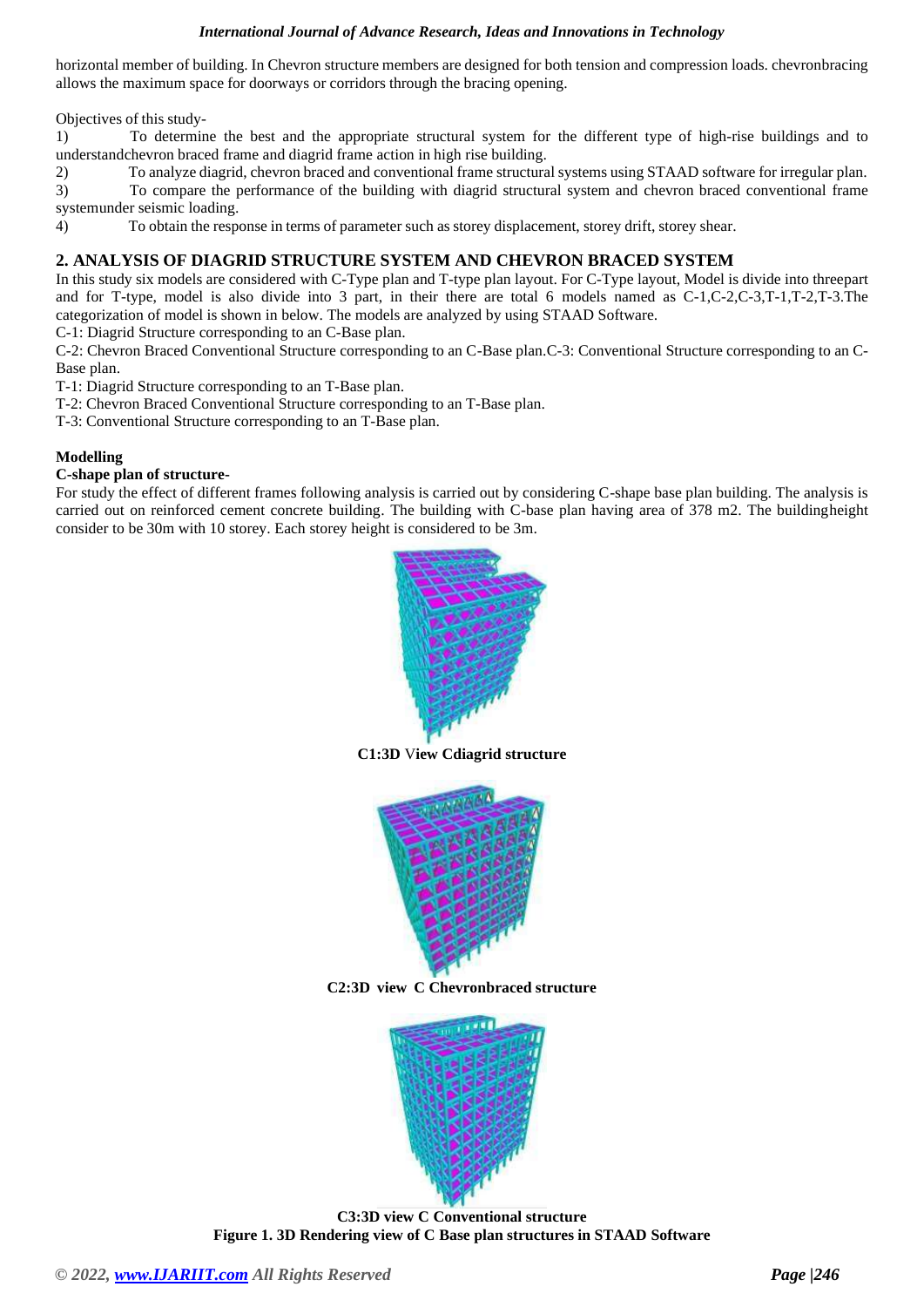After categorization of model, the C shape building model is designed in STAAD Software. After assigning all the properties of material such as beam size, column size to the building, finally 3d rendering view of model obtained. Fig.1 (a) shows the 3d rendering view of c shape diagrid model building where vertical member replaced by diagonal members. Fig.1(b) shows the 3d rendering view of C shape chevron model. The inverted v shaped bracings provided in building. Fig.1(c) shows the 3d rendering view of simple conventional structure.

#### **T-shape plan of structure-**

For the study of different type of building frame another irregular T base plan building considered. For this reinforced concrete cement building is considered. T-plan having area of  $297 \text{ m}^2$ .



**T1:3D view T diagrid structure T2: 3D view T Chevron braced structure T3: 3D view T Conventional frame**

**Figure 2. 3D Rendering view of T Base plan structures in STAAD Software**

After categorization of model, the T shape building model is design in STAAD Software. After assigning all the properties of material such as beam size, column size to the building, finally 3d rendering view of model obtained. Fig. 1 (a) shows the 3d rendering view of T shape diagrid model building where vertical member replaced by diagonal members. Fig. 1(b) shows the 3d rendering view of T shape chevron model. The inverted v shaped bracings provided in building. Fig.1(c) shows the 3d rendering view of T shape simple conventional structure.

The description of building, The height building is considered to be 30m. The building is divided into 10 storeys. Each storey has 3m height. The span between column to column is 3m. The building frame consider to be SMRF. The end condition for footing consider to be fixed. The size of column consider to be 450 mm by 450 mm. The size of beam consider to be 380 mm by 380 mm. Grade of concrete taken as M40 and grade of steel taken has Fe600. The dead load on building consider to be 3.61KN/m2. And live load on building consider to be 3.5 KN/m2.

The frame property For diagrid structure, reinforced cement concrete beam is considered. Size of diagrid diagonal takes as 230 mm by 230 mm. For chevron braced frame, ISA steel angle section consider. The size of chevron bracings taken as 200x10x20mm. The data for seismic analysis taken from IS1893-2002(Part-1).For zone delhi(iv), The zone factor taken to be 0.24. Rock and soil type factor taken to be 1. Importance factor taken as 1. Response reduction factor taken as 5.From the above property of building, property of frame, seismic data the model is analyses by linear static analysis. The analysis is done with help of STAAD software. After analysis comparison between model take place. For the comparison between models, the one internal column and two internal and corner beam are selected. The interlocation of column is shown in figure.3 below.



**Figure 3: Location of Internal Column for Observation**

#### **3. RESULT AND DISCUSSION**

After analyzing and designing of all models for C and T structures in STAAD Software, the results obtained in terms of storey drift, base shear, displacement, top shear. The comparisons between diagrid model, chevron model and conventional model shown below in terms of graphical representation.

#### **III.1. Base Shear –**

Table 4 represents the value of base shear with respect to plan of building. For C or T shape plan of building, the base shear value for diagrid frame structure, chevron braced structure and conventional frame structure is given below. From the table it is observed that the value of base shear for diagrid structure is less than other two frame structures.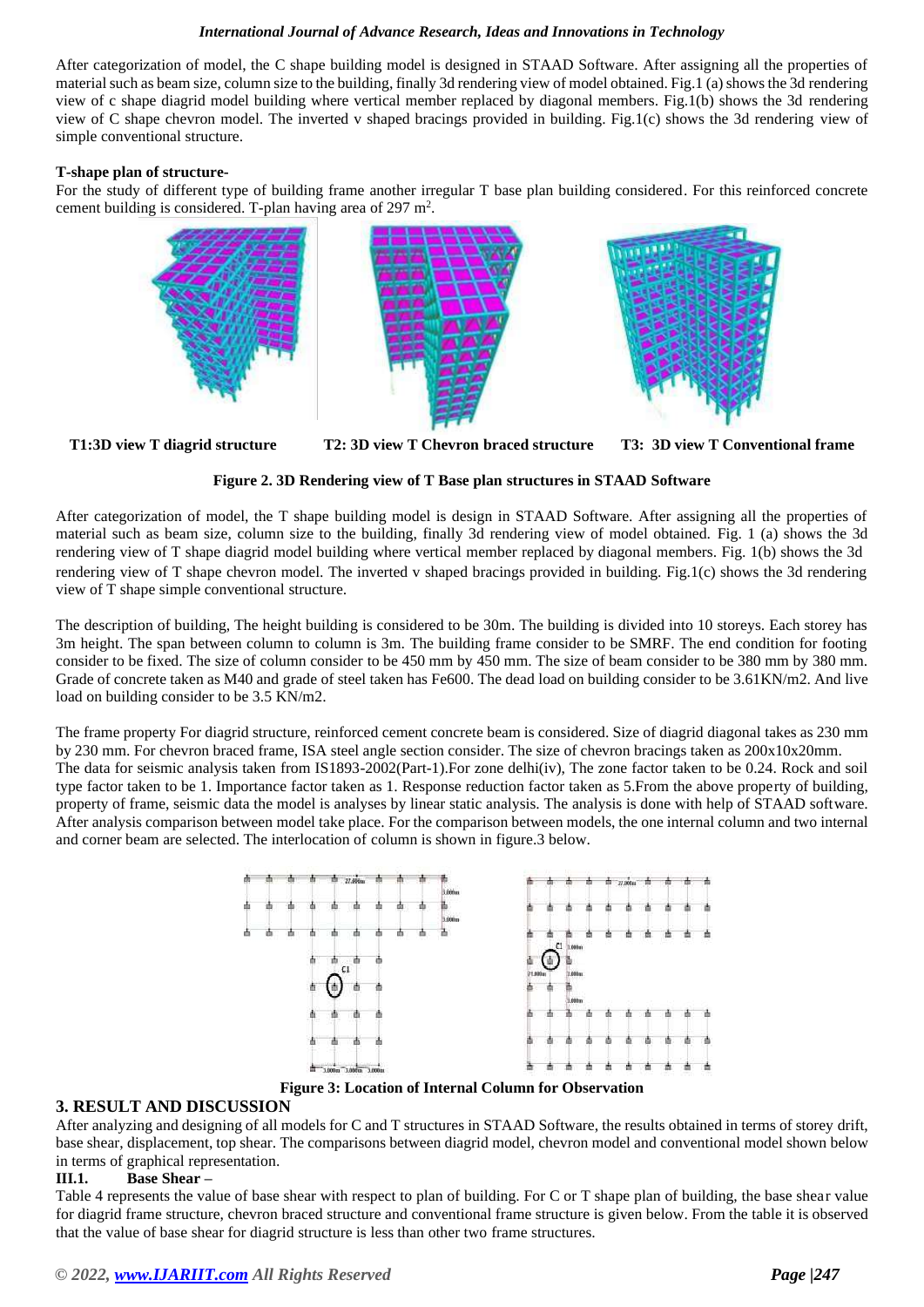| Table 1. Dase shear values for frame and analysis |                     |              |                       |                          |                            |        |  |  |  |  |  |  |  |
|---------------------------------------------------|---------------------|--------------|-----------------------|--------------------------|----------------------------|--------|--|--|--|--|--|--|--|
| Plan                                              | C-Type Of Structure |              |                       | T-Type Of Plan Structure |                            |        |  |  |  |  |  |  |  |
|                                                   | Diagrid frame       | Chevron      | convention allDiagrid |                          | Chevron Bracedconventional |        |  |  |  |  |  |  |  |
|                                                   |                     | Braced       | <b>frame</b>          | <b>f</b> rame            | trame                      | frame  |  |  |  |  |  |  |  |
|                                                   |                     | <b>frame</b> |                       |                          |                            |        |  |  |  |  |  |  |  |
| <b>Base Shear</b>                                 | 1025.93             | 1099.86      | 111.92                | 792.5                    | 843.48                     | 864.88 |  |  |  |  |  |  |  |

#### **Table 1. Base shear values for frame after analysis**

Representation of base shear value is shown in graph 1 for C-plan or T-plan of structure. In graph x-axis represents the different type of earthquake resisting frames and y-axis represents the value of base shear. From graph can be conclude that diagrid structure is more convenient for base shear**.**



**Graph 1. Comparison of Base Shear For C And T Base Plan**

#### **III.2. Storey Displacement-**

The value of storey displacement is shown in table2. In table 2, displacement value for diagrid frame, chevron braced frame and conventional frame are given. From the table it is observed that diagrid frame shows less displacement because the weight of diagrid members less than chevron brace members and conventional frame members.

Graph 2 represents the value of storey displacement. In graph x-axis represents the increasing number of storeys and y-axis represents the displacement occurred in building after application of lateral force. As we go upward side the value of storey displacement is increases with respect to height of building. For diagrid frame, the value displacement is lesser than the other two frames. Hence the deflection occur in deflection is smaller for diagrid frame. Other two frames deflects slightly greater than diagrid frame.



**Graph 2. Comparison Of Displacement For C And T Base Plan**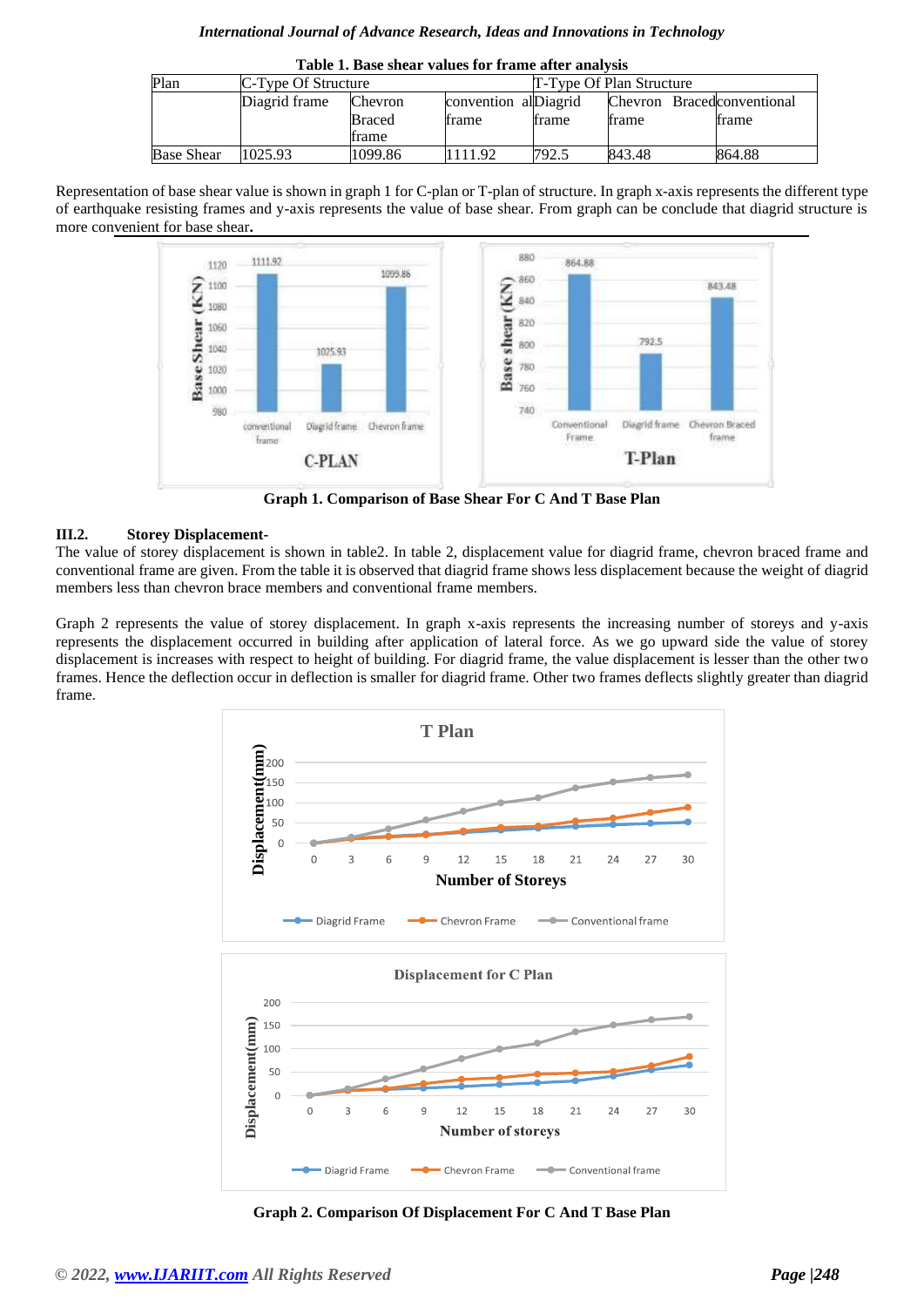#### **III.3. Storey Drift-**

The value of storey drift is given in table 2. In this table, story drift value for diagrid structure, chevron braced structure and for conventional structure is given. from this observed that diagrid structure has minimum storey drift than chevron braced and conventional frame structure.



**Graph 3. Comparison of Storey Drift For C And T Base Plan**

Graph 3 represents the value of storey drift. In graph x-axis represents the number of storeys and y-axis represents the change in storey drift value. From the graph it is observed that for chevron braced frame and conventional frame the value storey drift is maximum with respect to height of building. For diagrid frame value is minimum i.e. it has less storey drift.

| Table.2 Displacement and Storey drift for C-Plan and T-Plan |  |  |
|-------------------------------------------------------------|--|--|
|                                                             |  |  |

|                 |                  | <b>DISPLACMENT</b> |        |       |             |                    | <b>STOREY DRIFT</b>                                                 |                  |                  |          |                           |         |  |  |  |  |
|-----------------|------------------|--------------------|--------|-------|-------------|--------------------|---------------------------------------------------------------------|------------------|------------------|----------|---------------------------|---------|--|--|--|--|
| <b>STOREY</b>   | T-PLAN<br>C-PLAN |                    |        |       |             |                    | C-PLAN                                                              |                  |                  | T-PLAN   |                           |         |  |  |  |  |
| 0               |                  |                    | 0      |       | 0           |                    |                                                                     |                  |                  |          |                           |         |  |  |  |  |
| $\overline{3}$  | 11.51            | 10.86 14.04        |        | 10.38 | 10.9        | 14.04              | 0.00103                                                             | 0.00109          | 0.0014           | 0.00108  | 0.00115                   | 0.00018 |  |  |  |  |
| $\overline{6}$  | 16.97            | 15.8               | 35.13  | 12.82 | 14.66 35.13 |                    |                                                                     |                  |                  | 0.000427 | 0.000546 0.00058          |         |  |  |  |  |
| 9               | 21.81            | 20.12              | 57.03  | 15.76 | 17.7        | 57.03              | 0.00024                                                             | 0.000311 0.00021 |                  |          |                           |         |  |  |  |  |
| $\overline{12}$ | 26.86            | 30                 | 78.69  | 19.25 | 20.8        | 78                 |                                                                     |                  |                  |          |                           |         |  |  |  |  |
| 15              | 31.94            | 38.63              | 99.59  | 23.10 | 23.90       | 99.56              |                                                                     |                  |                  |          | 0.000633 0.000508 0.00055 |         |  |  |  |  |
| 18              | 36.94            | 41.86              | 111.9  | 26.5  | 27.15       | 119.4              | 0.000405 0.000209 0.000195 0.00065                                  |                  |                  |          | 0.000498 0.0004           |         |  |  |  |  |
| $\overline{21}$ | 41.55            | 54.33              | 136.48 | 29.76 |             |                    | $31.24$ 136.76 0.000409 0.000263 0.000174 0.000653 0.000465 0.00039 |                  |                  |          |                           |         |  |  |  |  |
| 24              | 45.71            | 61.59              | 151.1  |       |             | 31.76 35.23 151.11 | 0.000399 0.000224 0.000146 0.000626 0.000417 0.00032                |                  |                  |          |                           |         |  |  |  |  |
| 27              | 49.21            | 75.61              | 162.08 |       |             | 55.66 58.90 162.11 | 0.000373 0.00072                                                    |                  | 0.000109 0.00058 |          | 0.000349 0.0003           |         |  |  |  |  |
| 30              | 51.84            | 88.63              | 168.7  | 70.65 | 88.13       | 168.67             | 0.000335 0.00011                                                    |                  | 0.00066          |          | 0.000516 0.000263 0.00029 |         |  |  |  |  |

#### **III.4. Top Storey Shear-**

Table.3 represents the top storey shear value with respect to various frame of building. In table, top storey value for diagrid structure,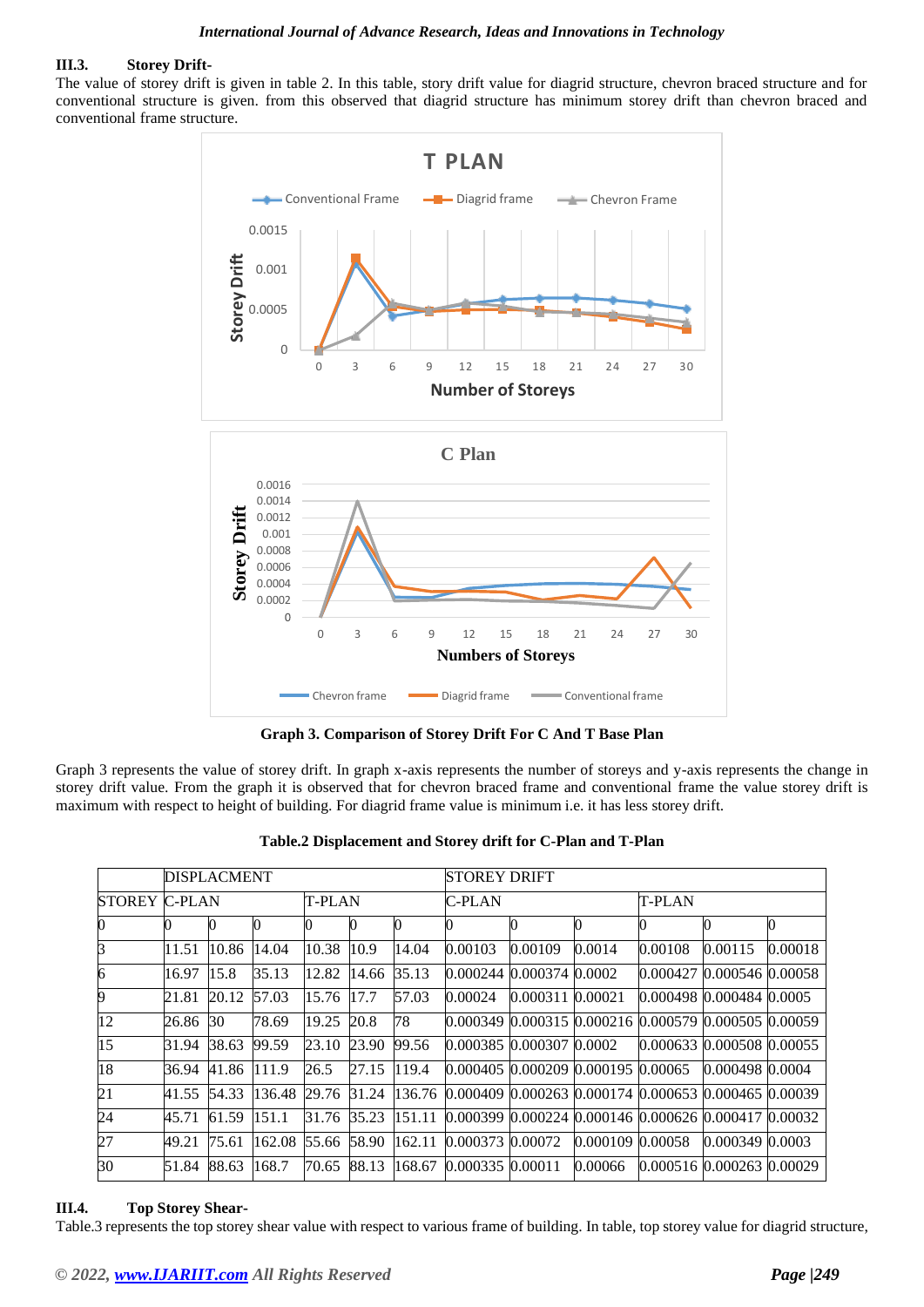chevron braced structure, and conventional frame structure is given. from table it is observed that Diagrid structure has less top shear value because weight of diagrid structure is less than that of chevron braced structure and conventional structure

| Table 3. Top storey shear values for frame after analysis |                      |                 |              |                          |                                                                 |              |  |  |  |  |  |  |
|-----------------------------------------------------------|----------------------|-----------------|--------------|--------------------------|-----------------------------------------------------------------|--------------|--|--|--|--|--|--|
| Plan                                                      | C-Type Of Structure  |                 |              | T-Type Of Plan Structure |                                                                 |              |  |  |  |  |  |  |
|                                                           | Diagridframe Chevron | Braced<br>frame | <b>frame</b> |                          | conventio nallDiagridframe ChevronBraced conventio nal<br>frame | <b>frame</b> |  |  |  |  |  |  |
| Top storey<br>Shear                                       | 190.99               | 220.715         | 256.16       | 247.76                   | 288.45                                                          | 253.163      |  |  |  |  |  |  |

**Table 3. Top storey shear values for frame after analysis**

Graph 4 represents the value top storey shear value. In graph x-axis represents the various frame of structures and y-axis represents the top shear value of structure. From the graph it is observed that clear comparison between diagrid structure, chevron braced structure and conventional structure with respect to top storey shear.



**Graph 4. Comparison of Top Storey Shear For C And T Base Plan**

# **III.5. Axial Force in Interior column:**

The comparison of axial force in interior columns between diagrid building, chevron braced building and conventional building for C-type plan and T-type plan are shown in table 5. The use of diagrid and chevron braced has increased the column axial force in all the column for the considered load cases at location of column. The maximum axial force is found to be 807.86 kN at the bottom column and the minimum is found in top most column to be 79.09 kN in case of conventional building, in case of diagrid building the maximum axial force is found to be 787.90 kN in the bottom column and the minimum is found in top most column to be 76.522 kN whereas , in case of chevron braced building the maximum axial force is found to be 1107.641 kN in the bottom column and the minimum is found in top most column to be 122.296 kN for C-Plan. The maximum axial force is found to be 829.58 kN at the bottom column and the minimum is found in top most column to be 80.198 kN in case of conventional building, in case of diagrid building the maximum axial force is found to be 1020.139 kN in the bottom column and the minimum is found in top most column to be 76.522 kN whereas , in case of chevron braced building the maximum axial force is found to be 841.598 kN in the bottom column and the minimum is found in top most column to be 82.831 kN for T-Plan. Figure 4 shows the variation of axial force for diagrid, chevron braced and conventional frame for C-Plan obtained from STAAD software.



**A) Diagrid frame**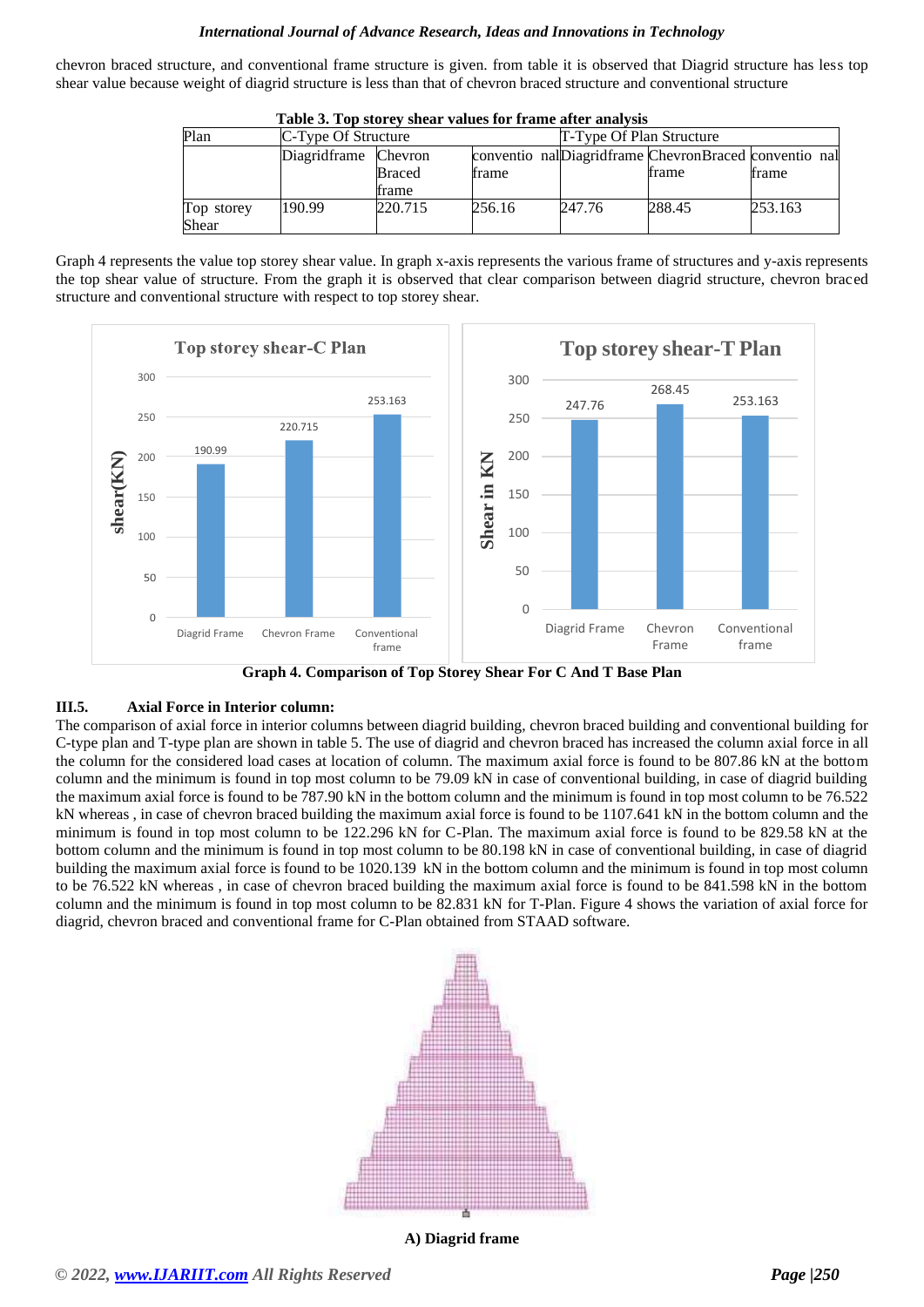

**Figure 4: Axial force in interior column for C-Plan**

# **III.6 Shear Force in Interior column:**

The comparison of Shear Force in interior columns between diagrid building, chevron braced building and conventional building for C-type plan and T-type plan are shown in table 5. The use of diagrid and chevron braced has increased the column Shear Force in all the column for the considered load cases at location of column. The maximum Shear Force is found to be 26.285 kN at the bottom column and the minimum is found in top most column to be 1.705 kN in case of conventional building, in case of diagrid building the maximum Shear Force is found to be 19.988 kN in the bottom column and the minimum is found in top most column to be 3.77 kN whereas , in case of chevron braced building the maximum Shear Force is found to be 23.139kN in the bottom column and the minimum is found in top most column to be 0.423 kN for C-Plan. The maximum Shear Force is found to be 28.58 kN at the bottom column and the minimum is found in top most column to be 2.501 kN in case of conventional building, in case of diagrid building the maximum Shear Force is found to be 21.234kN in the bottom column and the minimum is found in top most column to be 22.144kN whereas, in case of chevron braced building the maximum Shear Force is found to be 22.128 kN in the bottom column and the minimum is found in top most column to be 1.802 kN for T-Plan.

# **III.7 Bending Moment in internal column:**

The comparison of bending moment in interior columns between diagrid building, chevron braced building and conventional building for C-type plan and T-type plan are shown in table 5. Diagrids has effectively reduces the bending moment in interlocation of column. The maximum bending moment is found to be 48.52 kN at the bottom column and the minimum is found in top most column to be 1.254 kN in case of conventional building, in case of diagrid building the maximum bending moment is found to be 32.507 kN in the bottom column and the minimum is found in top most column to be 5.043 kN whereas , in case of chevron braced building the maximum bending moment is found to be 38.586 kN in the bottom column and the minimum is found in top most column to be 0.428 kN for C-Plan.The maximum bending moment is found to be 53.33 kN at the bottom column and the minimum is found in top most column to be 2.146 kN in case of conventional building, in case of diagrid building the maximum bending moment is found to be 37.05 kN in the bottom column and the minimum is found in top most column to be 29.294 kN whereas, in case of chevron braced building the maximum bending moment is found to be 41.072 kN in the bottom column and the minimumis found in top most column to be 2.66 kN for T-Plan. Figure 5 shows the variation of bending moment for diagrid, chevron bracedand conventional frame for C-Plan obtained from STAAD software.



**(a) Diagrid frame (b) Chevron braced frame (c) Conventional frame Figure 5: Bending moment in interior column for C-Plan**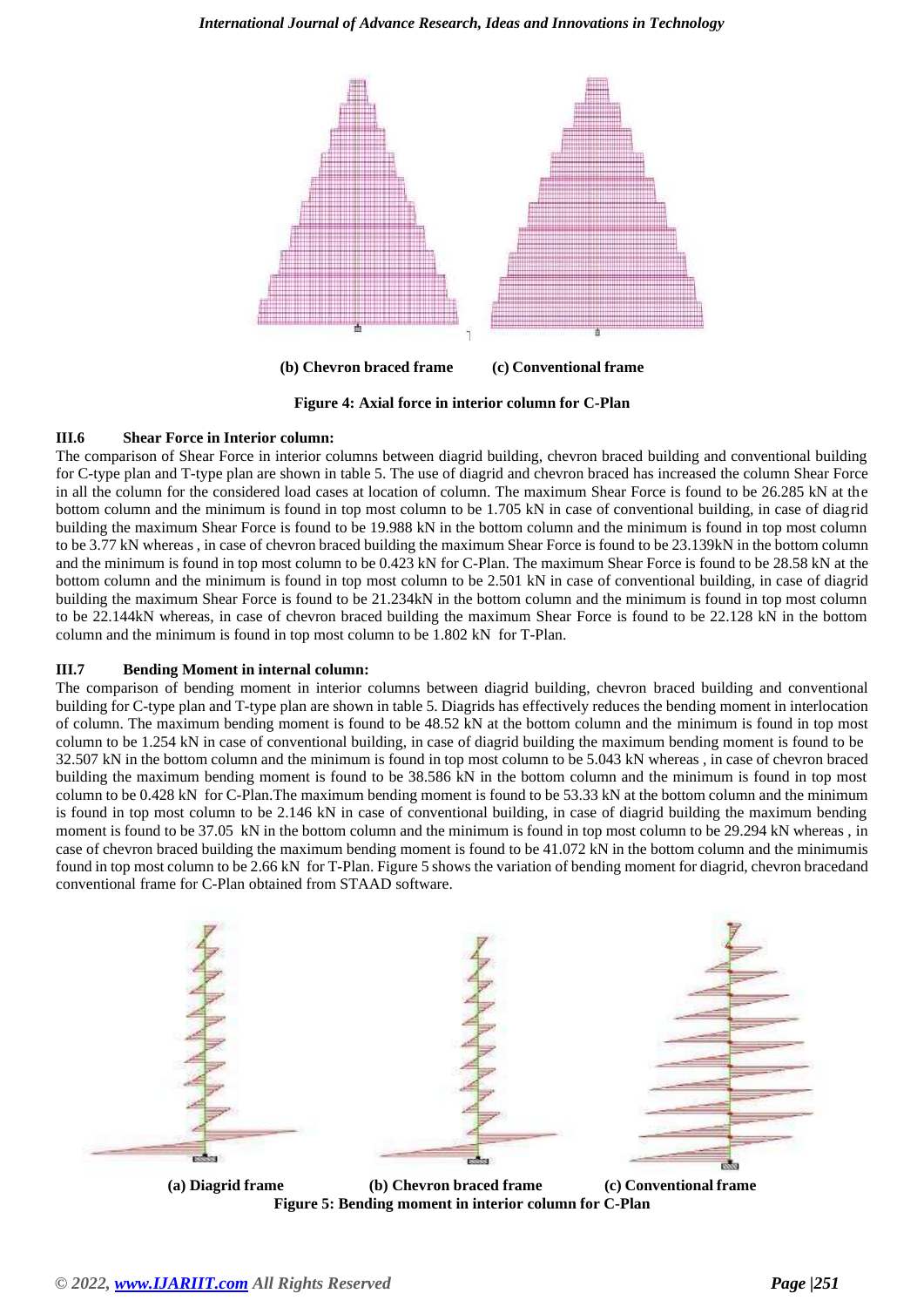| Table.5 Comparison of Axial force, bending moment and shear force in Interior Column between Diagrid building, chevron |
|------------------------------------------------------------------------------------------------------------------------|
| braced building and conventional building for C-Plan and T-Plan.                                                       |

|                        | <b>AXIAL FORCE</b> |       |       |               |       |       |        | <b>BENDING MOMENT</b> |       |               |                  |                  |                  | <b>SHEAR FORCE</b> |                  |                   |                  |                  |
|------------------------|--------------------|-------|-------|---------------|-------|-------|--------|-----------------------|-------|---------------|------------------|------------------|------------------|--------------------|------------------|-------------------|------------------|------------------|
|                        | C-PLAN             |       |       | <b>T-PLAN</b> |       |       | C-PLAN |                       |       | <b>T-PLAN</b> |                  |                  | <b>C-PLAN</b>    |                    |                  | <b>T-PLAN</b>     |                  |                  |
| sto<br>rey             | $C-1$              | $C-2$ | $C-3$ | $T-1$         | $T-2$ | $T-3$ | $C-1$  | $C-2$                 | $C-3$ | $T-1$         | $T-2$            | $T-3$            | $C-1$            | $C-2$              | $C-3$            | $T-1$             | $T-2$            | $\overline{T-3}$ |
| $\overline{\text{GL}}$ | 787.               | 1107  | 807.  | 1020          | 841.  | 829.  | 32.    | 38.                   | 48.   | 37.           | 41.              | 53.              | 19.              | 23.                | 26.              | 21.               | 24.              | 28.              |
|                        | 908                | .641  | 86    | 139           | 598   | 58    | 507    | 586                   | 517   | 05            | 072              | 333              | 988              | 139                | 285              | 234               | 128              | 585              |
| $\overline{1}$         | 699.               | 1031  | 719.  | 930.          | 750.  | 737.  | 0.0    | 4.0                   | 43.   | 2.3           | 7.5              | 48.              | 0.7              | 4.0                | 28.              | $\overline{3.5}$  | 6.2              | 30.              |
|                        | 244                | .635  | 687   | 962           | 193   | 973   | 72     | 58                    | 854   | 23            | 46               | 115              | 24               | 97                 | 062              | 57                | 03               | 701              |
| $\overline{2}$         | 614.               | 937.  | 634.  | 839.          | 662.  | 649.  | 5.5    | 5.0                   | 40.   | 13.           | 7.0              | 44.              | 3.3              | $\overline{3.5}$   | 26.              | 9.0               | 4.6              | 29.              |
|                        | 434                | 217   | 36    | 353           | 441   | 775   | 59     | 86                    | 178   | 303           | 48               | 873              | 02               | R                  | 566              | 69                | 96               | 575              |
| $\overline{3}$         | 532.               | 834.  | 551.  | 742.          | 576.  | 563.  | 6.1    | 5.8                   | 37.   | 18.           | 7.2              | 42.              | $\overline{3.8}$ | $\overline{3.8}$   | 25.              | 12.               | 4.6              | 28.              |
|                        | 559                | 511   | 192   | 837           | 298   | 987   | 14     | 75                    | 742   | 318           | 59               | 444              | 73               | 68                 | 153              | 381               | 63               | 223              |
| 4                      | 453.               | 725.  | 469.  | 642.          | 491.  | 480.  | 6.4    | 5.3                   | 34.   | 22.           | 6.2              | 39.              | 4.2              | 3.5                | 23.              | $\overline{14}$ . | 4.0              | 26.              |
|                        | 051                | 356   | 806   | 666           | 596   | 193   | 89     | 13                    | 584   | 144           | 62               | 181              | 13               | 55                 | 26               | 921               | 9                | 292              |
| 5                      | 375.               | 611.  | 389.  | 539.          | 408.  | 397.  | 6.6    | 4.7                   | 30.   | 24.           | 5.1              | 34.              | 4.3              | $\overline{3.1}$   | 20.              | 16.               | $\overline{3.4}$ | 23.              |
|                        | 413                | 126   | 85    | 565           | 092   | 949   | 68     | 22                    | 585   | 618           | R                | 88               | 93               | 9                  | 821              | 612               | 11               | 689              |
| 6                      | 299.               | 492.  | 311.  | 433.          | 325.  | 316.  | 6.6    | 3.9                   | 25.   | 26.           | $\overline{3.7}$ | 29.              | 4.4              | 2.6                | 17.              | 17.               | 2.5              | 20.              |
|                        | 217                | 863   | 029   | 952           | 587   | 936   | 05     | 17                    | 435   | 192           | 61               | 239              | 04               | 91                 | 643              | 686               | 74               | 224              |
| 7                      | 224.               | 371.  | 233.  | 326.          | 243.  | 236.  | 6.3    | 2.9                   | 18.   | 26.           | 2.1              | 22.              | 4.2              | $\overline{2.0}$   | 13.              | 18.               | 1.5              | 15.              |
|                        | 13                 | 442   | 116   | 248           | 918   | 959   | 37     | 08                    | 895   | 958           | 32               | 024              | 76               | 65                 | 573              | 277               | 63               | 743              |
| 8                      | 149                | 247.  | 155.  | 216.          | 162.  | 157.  | 5.7    | 1.6                   | 10.   | 26.           | 0.3              | 13.              | 3.9              | 1.2                | 8.2              | 17.               | 0.4              | 10.              |
|                        | 734                | 637   | 786   | 986           | 867   | 834   | 97     | 15                    | 572   | 288           | 07               | 012              | 65               | 25                 | 62               | 463               | 66               | 054              |
| 9                      | 76.5               | 122.  | 79.5  | 105.          | 82.8  | 80.1  | 5.0    | 0.4                   | 1.2   | 29.           | 2.6              | $\overline{2.1}$ | 3.7              | 0.4                | $\overline{1.7}$ | 22.               | 1.8              | 2.5              |
|                        | 22                 | 296   | 45    | 931           | 31    | 98    | 43     | 28                    | 54    | 294           | 65               | 46               | 7                | 23                 | 05               | 144               | 02               | 01               |

# **4. CONCLUSION**

In this study the seismic analysis performed on building by using STAAD Software. Initially, the comparison between diagrid model, chevron braced and conventional model for C-Type and T-Type done separately by using various parameter like shear force, bending moment, axial force, displacement and storey drift. The following observations are drawn from the results obtained through analyses.

According to analysis results it is observed that,

- 1. In c-plan structure, For base shear, diagrid structure is 7.20% effective than chevron braced structure and 8.38% effective than conventional frame structure.
- 2. In c-plan structure, Storey drift and displacements structure on each storey in diagrid are observed to be less in diagrid structure as compared to chevron braced system and simple conventional frame system. The value of storey drift is observed to be in limit 0.004xh) where h is storey height.
- 3. For top storey shear, diagrid structure is 15.56% better than chevron braced structure and 34.12% better than conventional frame structure for C-Plan.
- 4. In T-Plan, Considering base shear, diagrid frame is 6.4% effective than a chevron braced frame structure and 9.1% effective than a conventional frame system.
- 5. In T-Plan, Considering storey drift and displacement, diagrid structure shows less value than chevron braced structure and conventional frame structure. The value of storey drift is observed to be in limit 0.004xh) where h is storey height.
- 6. For top shear value, diagrid structure is 16.42% better than chevron braced structure and 21.80% better than a conventional frame structure in T-Plan.
- 7. A significant decrease of bending moment, shear force and axial force in interior column of diagrid building is found in comparison to conventional building and chevron braced building.

After that, overall performance between C-plan and T-plan studied here. These two plan are compared by various parameter like base shear, displacement, storey drift.

1.Considering base shear T-Type building frame is best suited. 2.Considering top storey shear C-Type building frame is better choice.

3.Considering top storey displacement, C-Type building frame is more efficient.

# **5. ACKNOWLEDGMENT**

I would like to thank first my project guide Prof. Girish Sawai for their guidance and invaluable words of advice, supportand help given to me to do this review paper. Secondly I would like to thank my parents and friends for their appreciation and beliefin me.

# **6. REFERENCES**

- [1] Kyoung Sun Moo(2008), "Optimum Grid Geometry of Diagrid Structures for Tall Buildings", Architectural Science Review, Volume 51.3, 2008.
- [2] J. Kim, Young-Ho-Lee(2012), "Seismic Performance Evaluation Of Diagrid System Building", 2012.